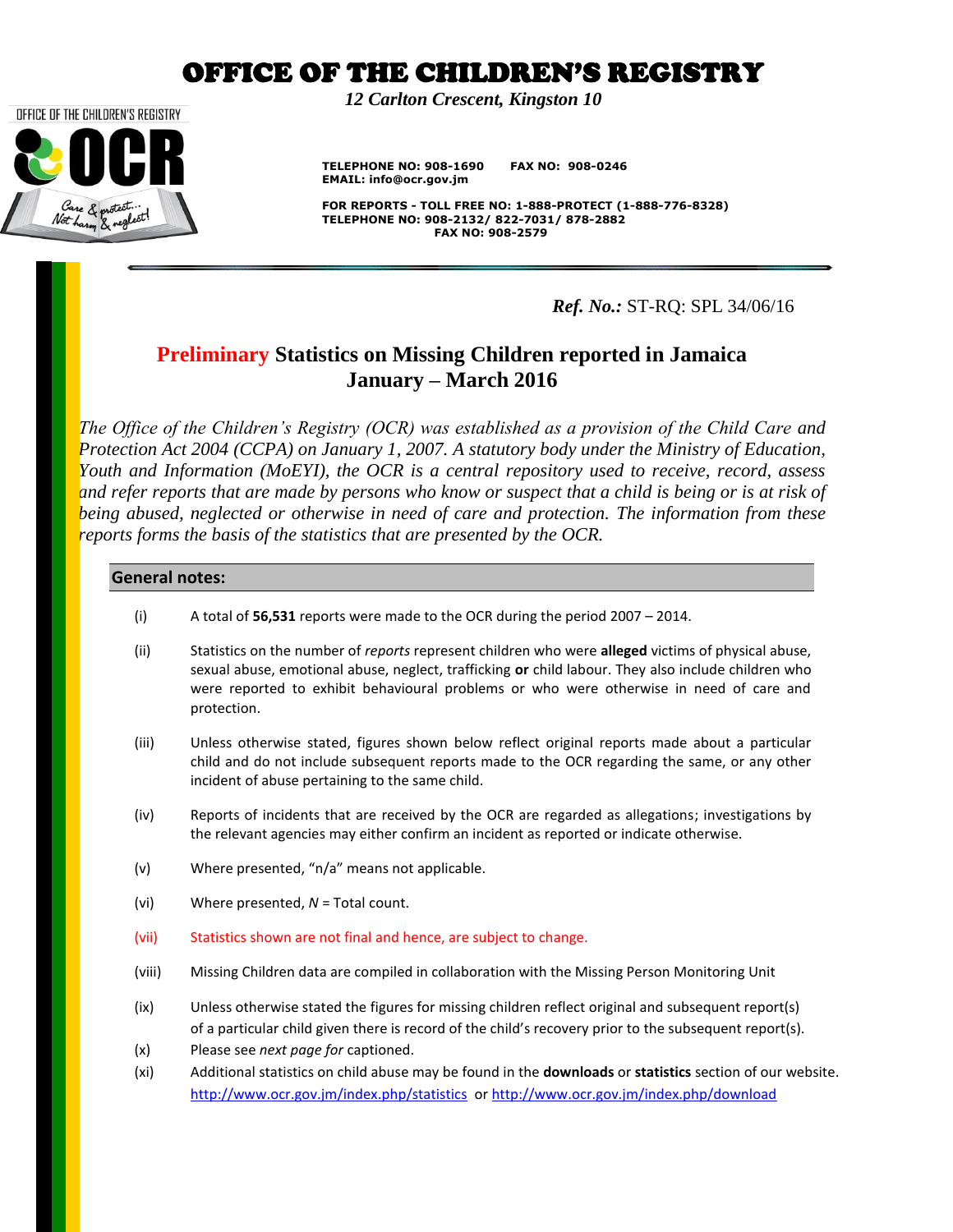*12 Carlton Crescent, Kingston 10*

### **Missing Children Statistics: January – March 2016**

Preliminary statistics sourced from the Missing Person Monitoring Unit (MPMU) of the Jamaica Constabulary Force (JCF), indicated that during the period of January to March 2016, four hundred and seventy six (476) children were reported missing. This reflected a ten per cent (10%) decline in the number of children reported missing over the same period in 2015. Seventy seven per cent (77%) of the children reported missing were females, while the remaining twenty three per cent (23%) were males.

At the end of the January to March 2016 period, of all the children reported missing in the period, thirteen (13) per cent of them remained missing. For the revised period January to March 2015 this ratio was six per cent (6 %). The number of children reported still missing at the end of March 2016 was 63 children, relative to the 34 recorded for the revised data at period end in 2015.

The data revealed that approximately nine (9) out of every ten (10) children reported missing in the period have since returned home.

The period also saw no change in the number of children who were reported dead. Two of the children who were previously reported missing during the period were reported dead. This was the same count observed in the corresponding period in 2015. *See Tables 1 to 4b for details*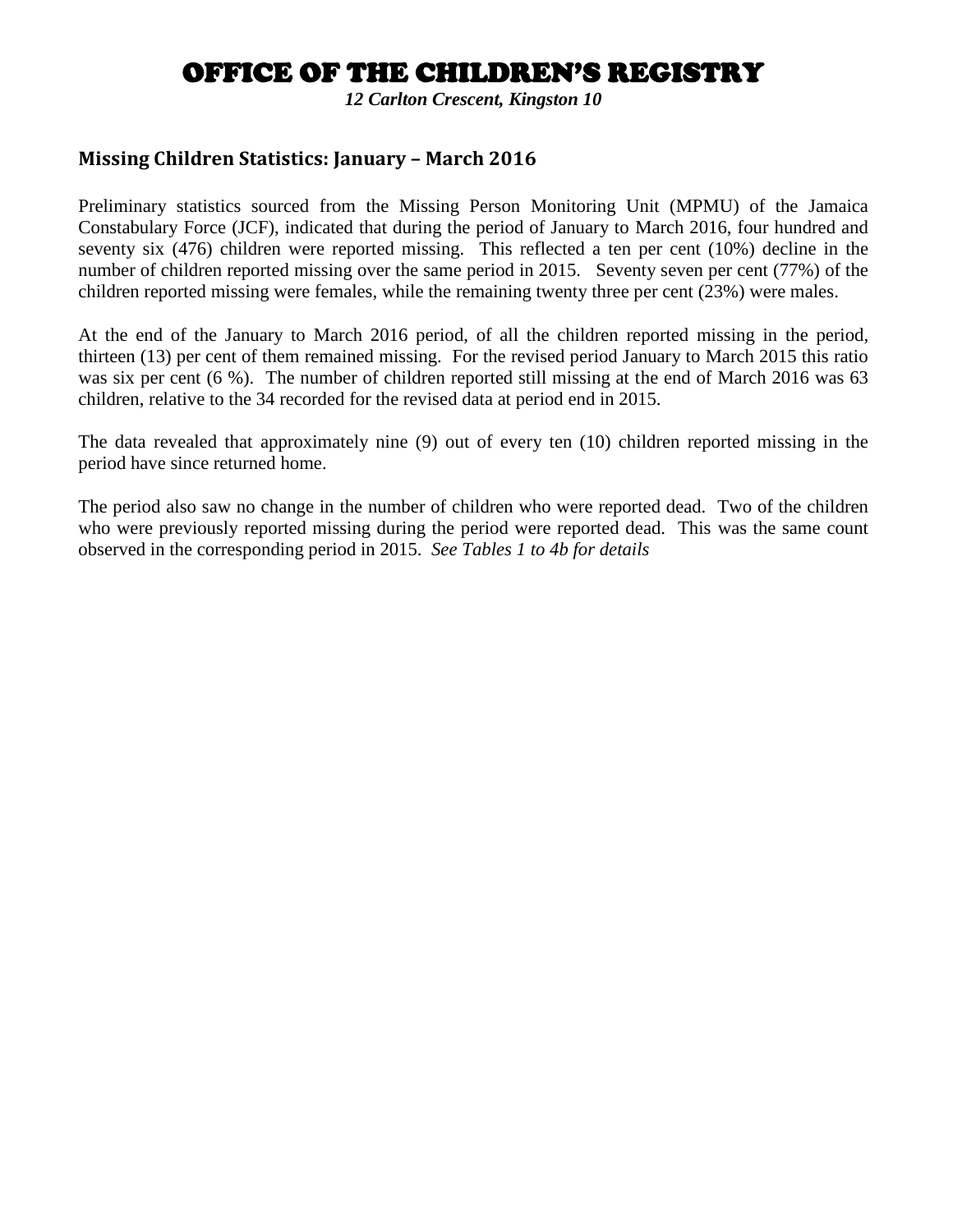*12 Carlton Crescent, Kingston 10*

| <b>Month</b> |       | <b>Reported Missing 2016</b> |        | <b>Reported Missing 2014</b> |      | % Change 2016/2015 |              | # Change 2016/2015 |               |       |       |        |
|--------------|-------|------------------------------|--------|------------------------------|------|--------------------|--------------|--------------------|---------------|-------|-------|--------|
|              | Total | Male                         | Female | <b>Total</b>                 | Male | Female             | <b>Total</b> | Male               | <b>Female</b> | Total | Male  | Female |
| January      | 155   | 32                           | 123    | 154                          | 35   | 119                | 1%           | $-9%$              | 3%            | 1     | $-3$  | 4      |
| February     | 157   | 46                           | 111    | 180                          | 36   | 144                | $-13%$       | 28%                | $-23%$        | $-23$ | 10    | -33    |
| March        | 164   | 30                           | 134    | 197                          | 41   | 156                | $-17%$       | $-27%$             | $-14%$        | -33   | $-11$ | $-22$  |
|              |       |                              |        |                              |      |                    |              |                    |               |       |       |        |
|              | 476   | 108                          | 368    | 531                          | 112  | 419                | $-10%$       | $-4%$              | $-12%$        | $-55$ | $-4$  | -51    |

**Table 1a. Change in Missing Children's Statistics (Jan-Mar 2016/2015)**

**Source**: *Missing Person Monitoring Unit*

*Note: Statistics presented are as reported by the Missing Person Monitoring Unit*



*Source: Office of the Children's Registry/Missing Person Monitoring Unit Note: Statistics presented are as reported by the Missing Person Monitoring Unit*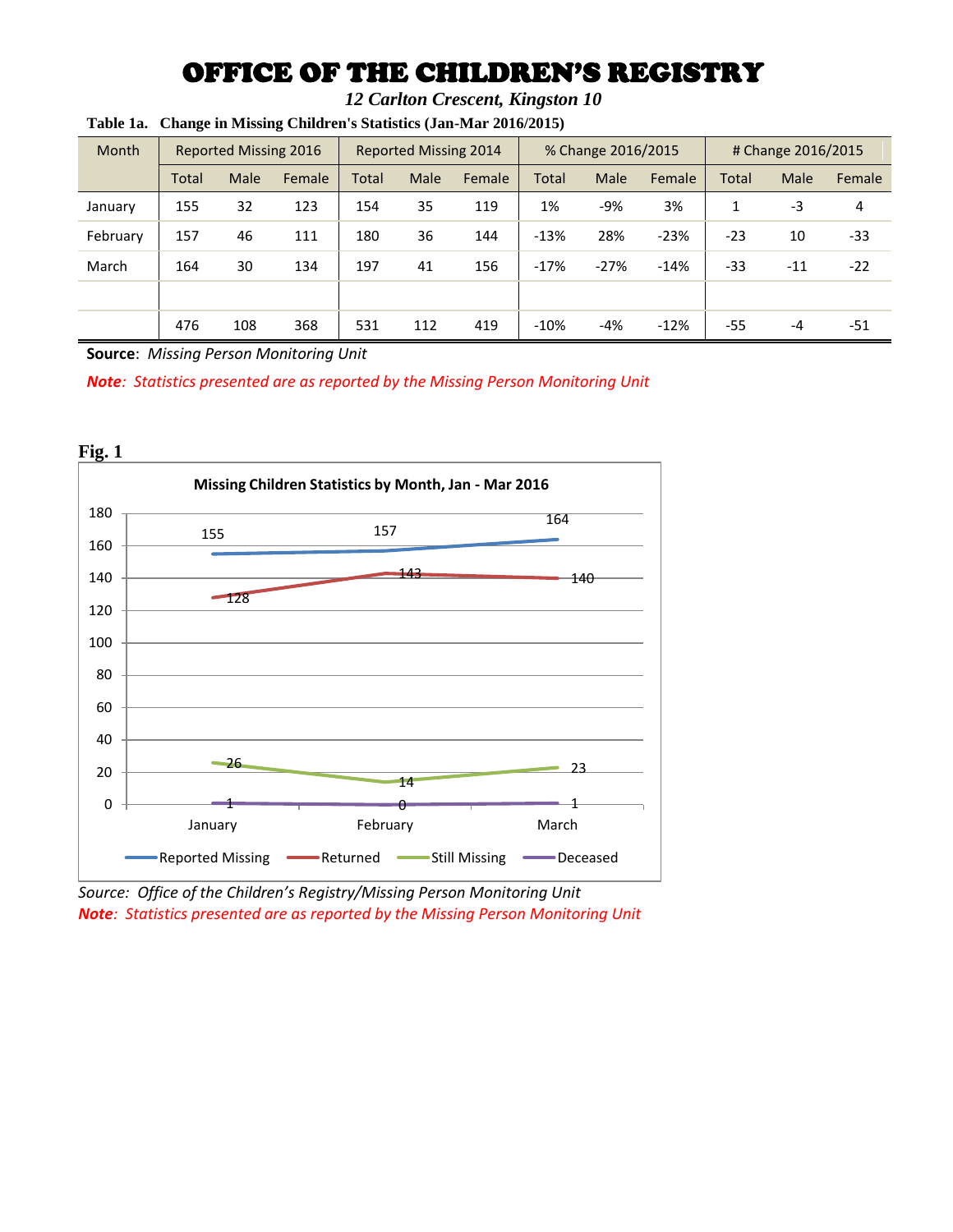*12 Carlton Crescent, Kingston 10*

|           | <b>Comparison of Cumulative Data</b> |                |        |          |  |  |  |
|-----------|--------------------------------------|----------------|--------|----------|--|--|--|
| Period    | 2016                                 | 2015           | %      | # Change |  |  |  |
|           | <b>Missing</b>                       | <b>Missing</b> | Change |          |  |  |  |
| Jan       | 155                                  | 154            | 1%     |          |  |  |  |
| Jan - Feb | 312                                  | 334            | $-7%$  | $-22$    |  |  |  |
| Jan - Mar | 476                                  | 531            | $-10%$ | -55      |  |  |  |
|           |                                      |                |        |          |  |  |  |

#### **Table 1b. Change in Missing Children's Statistics (Jan-Mar 2016/2015)**

#### **Table 2a. Change in Returned Children Statistics (Jan-Mar 2016/2015)**

| <b>Month</b> | Returned 2016 |      |        | Returned 2015 |      |        |
|--------------|---------------|------|--------|---------------|------|--------|
|              | <b>Total</b>  | Male | Female | <b>Total</b>  | Male | Female |
| January      | 128           | 27   | 101    | 140           | 31   | 109    |
| February     | 143           | 44   | 99     | 170           | 32   | 138    |
| March        | 140           | 24   | 116    | 185           | 35   | 150    |
|              |               |      |        |               |      |        |
|              | 411           | 95   | 316    | 495           | 98   | 397    |

**Source**: *Missing Person Monitoring Unit*

*Note: Statistics presented are as reported by the Missing Person Monitoring Unit*

#### **Table 2b. Change in Returned Children Statistics (Jan-Mar 2016/2015)**

|           | <b>Comparison of Cumulative Data</b> |          |          |        |           |  |
|-----------|--------------------------------------|----------|----------|--------|-----------|--|
| Period    | %<br>2016<br>2015                    |          | # Change | Period |           |  |
|           | Returned                             | Returned | Change   |        |           |  |
| Jan       | 128                                  | 140      | $-9%$    | $-12$  | Jan       |  |
| Jan - Feb | 271                                  | 310      | $-13%$   | $-39$  | Jan - Feb |  |
| Jan - Mar | 411                                  | 495      | $-17%$   | -84    | Jan - Mar |  |
|           |                                      |          |          |        |           |  |

#### **Table 3a. Change in Still Missing Children's Statistics (Jan-Mar 2016/2015)**

| Month    | <b>Still Missing 2016</b> |      |        | Still Missing 2015 |      |        |
|----------|---------------------------|------|--------|--------------------|------|--------|
|          | <b>Total</b>              | Male | Female | Total              | Male | Female |
| January  | 26                        | 4    | 22     | 13                 | 4    | 9      |
| February | 14                        |      | 12     | 9                  | 3    | 6      |
| March    | 23                        | 5    | 18     | 12                 | 6    | 6      |
|          |                           |      |        |                    |      |        |
|          | 63                        | 11   | 52     | 34                 | 13   | 21     |

**Source**: *Missing Person Monitoring Unit*

*Note: Statistics presented are as reported by the Missing Person Monitoring Unit*